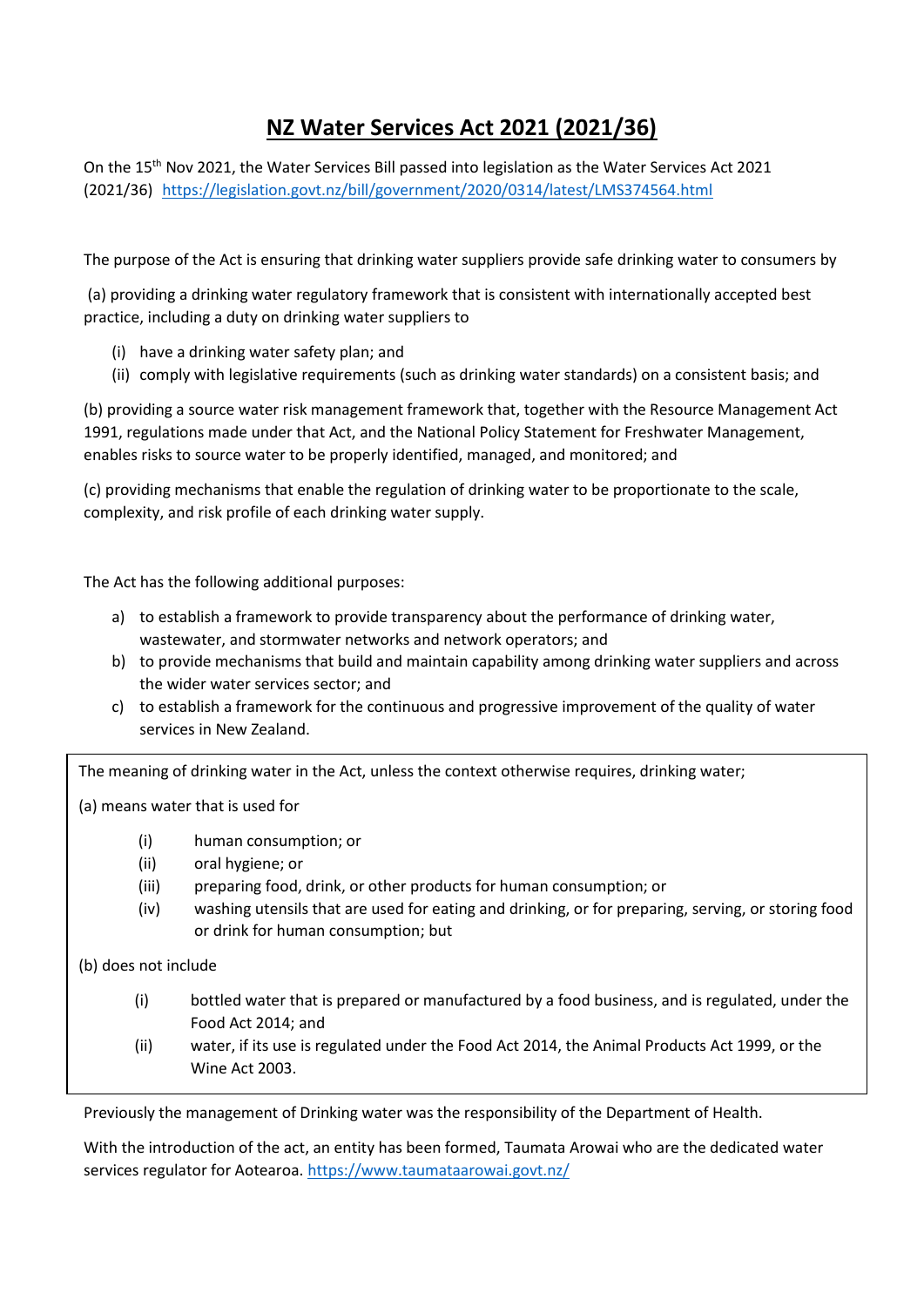## **What does this mean for me?**

First you need to identify whether you fall into the category of a 'Drinking Water Supplier' or whether your situation is 'Domestic Self supply' as defined by the act.

If you own or operate a water supply (that you know, or ought reasonably to know) is being used as drinking water by people outside of your own home, you are a drinking water supplier and will have responsibilities under the Water Services Act 2021.

## **Meaning of drinking water supplier**

In this Act, unless the context otherwise requires, drinking water supplier—

- (a) means a person who supplies drinking water through a drinking water supply; and
- (b) includes a person who ought reasonably to know that the water they are supplying is or will be used as drinking water; and
- (c) includes the owner and the operator of a drinking water supply; and
- (d) includes a person described in paragraph (a), (b), or (c) who supplies drinking water to another drinking water supplier; but
- (e) does not include a domestic self-supplier.

### **Meaning of domestic self-supply and domestic dwelling**

- (1) In this Act, unless the context otherwise requires, domestic self-supply means a stand-alone domestic dwelling that has its own supply of drinking water, and domestic self-supplier has a corresponding meaning.
- (2) In this Act, domestic dwelling means a building that is used as a single household unit, whether (a) tenanted on a long- or short-term basis; or

(b) occupied permanently or temporarily (for example, a holiday home) household unit has the meaning given to it by section 7 of the Building Act 10 2004.

## **Examples**

- A single property with tenants on a lease that is supplied by a rainwater tank is a domestic selfsupply.
- A single holiday house that is supplied by a rainwater tank and is rented to tourists 15 on a short-term basis is a domestic self-supply.
- A multi-dwelling building (for example, multiple separate apartments contained in a single building) that has its own bore water supply is not a domestic self-supply.
- A marae wharekai (dining hall) or community hall that has its own river water supply is not a domestic self-supply.
- A café building supplied by a rainwater tank is not a domestic self-supply.

### **UV Compliance**

To meet drinking water standards UV, drinking water suppliers *(not domestic self-suppliers)* will need to use UV units which meet one of the following standards:

### **NSF 55 Class A**

DVGW Technical Standard W294 (DVGW 2006)

öNORM M5873 (Osterreichisches Normungsinstitut 2001)

OR equivalent (i.e. to deliver at least 40 mJ/cm2 validated reduction equivalent dose at the UV transmittance and turbidity present

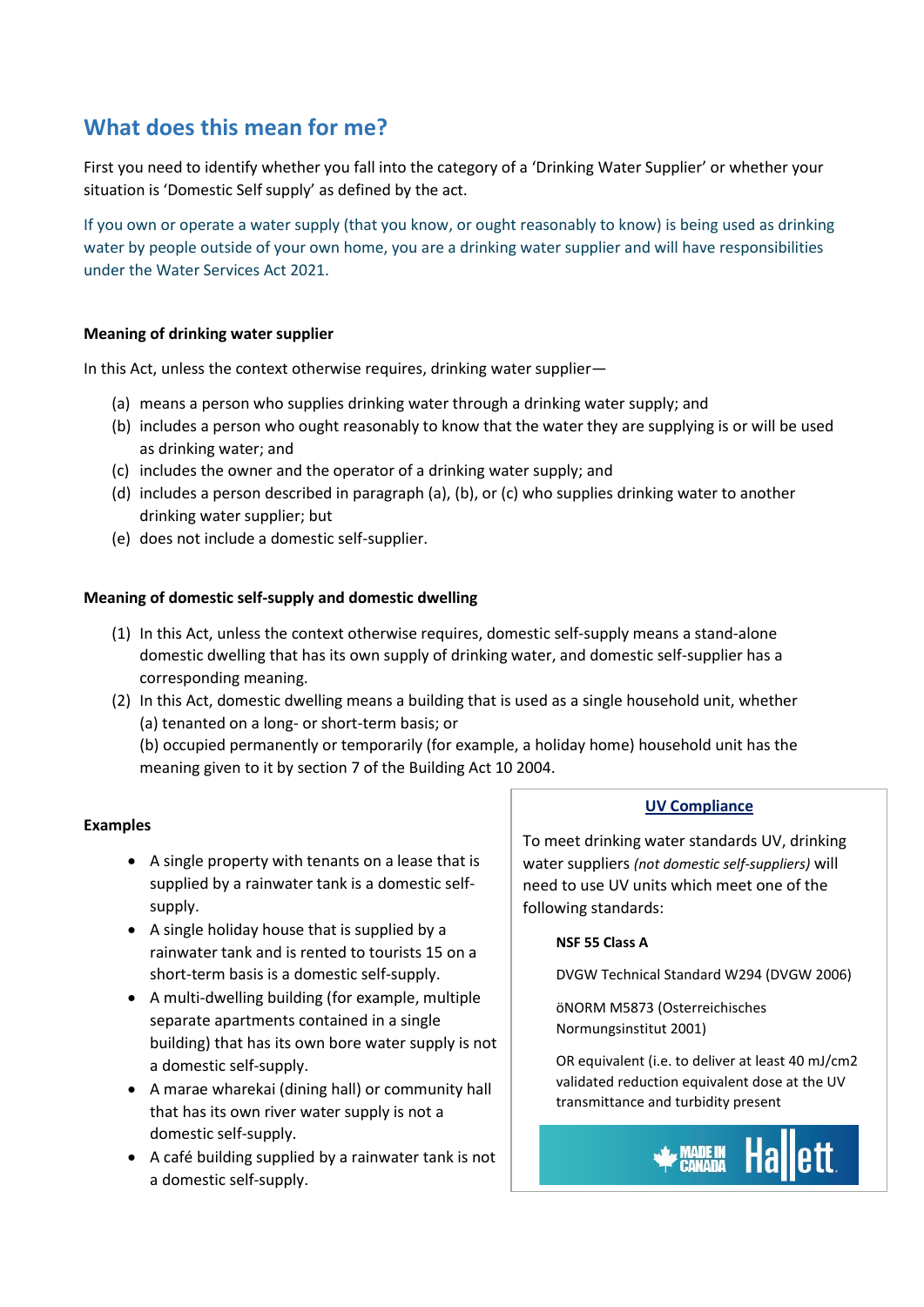## **What's involved?**

Drinking water suppliers have a duty to ensure the drinking water they supply is safe. It is important that drinking water will not cause a serious risk of death, illness, or injury immediately or over time.

If you are given a direction or compliance order by Taumata Arowai you must comply with it. These duties are apply from 15 November 2021.

If you are a drinking water supplier who is not currently registered, you'll need to register with Taumata Arowai by 15th November 2025.

Your responsibilities will include:

- Ensuring the drinking water you supply is safe
- Ensuring the drinking water you supply complies with the current [Drinking-water Standards for New](https://www.taumataarowai.govt.nz/for-water-suppliers/current-drinking-water-standards/)  **[Zealand](https://www.taumataarowai.govt.nz/for-water-suppliers/current-drinking-water-standards/)**
- Annually updating your registration details
- Proving a sufficient quantity of drinking water to meet the ordinary drinking water needs of consumers who use your supply
- Drinking water safety planning
- Taking action to resolve any risks to drinking water safety or quantity. This includes keeping consumers informed
- Notifying Taumata Arowai in specified circumstances. This includes when you have, or may have, supplied drinking water that is unsafe or that doesn't comply with the current Drinking-water Standards for New Zealand

Water safety planning means assessing your water supply, treatment and distribution system and creating a plan suitable for managing risks.

The requirements depend on the water source and the number of people who are being supplied.

To see what is proposed Taumata Arowai have information available here

<https://www.taumataarowai.govt.nz/for-water-suppliers/new-compliance-rules-and-standards/>

In particular the Water Quality Assurance Rules lay things out clearly and structures the rules around source water, treatment systems and distribution systems

<https://www.taumataarowai.govt.nz/assets/Uploads/Drinking-Water-Quality-Assurance-Rules-.pdf>

Water supplies are grouped into 4 categories;

- < 50 (Very Small Supplies).
- $\bullet$  50 500 (Small Supplies).
- >500 (Large Supplies).
- Varying Population Size Supplies. *Varying Population Size Supplies are supplies where for most of the time there is a stable base population but at certain times the population increases significantly. An example is a small community with a number of holiday homes where the population may double over the holiday season.*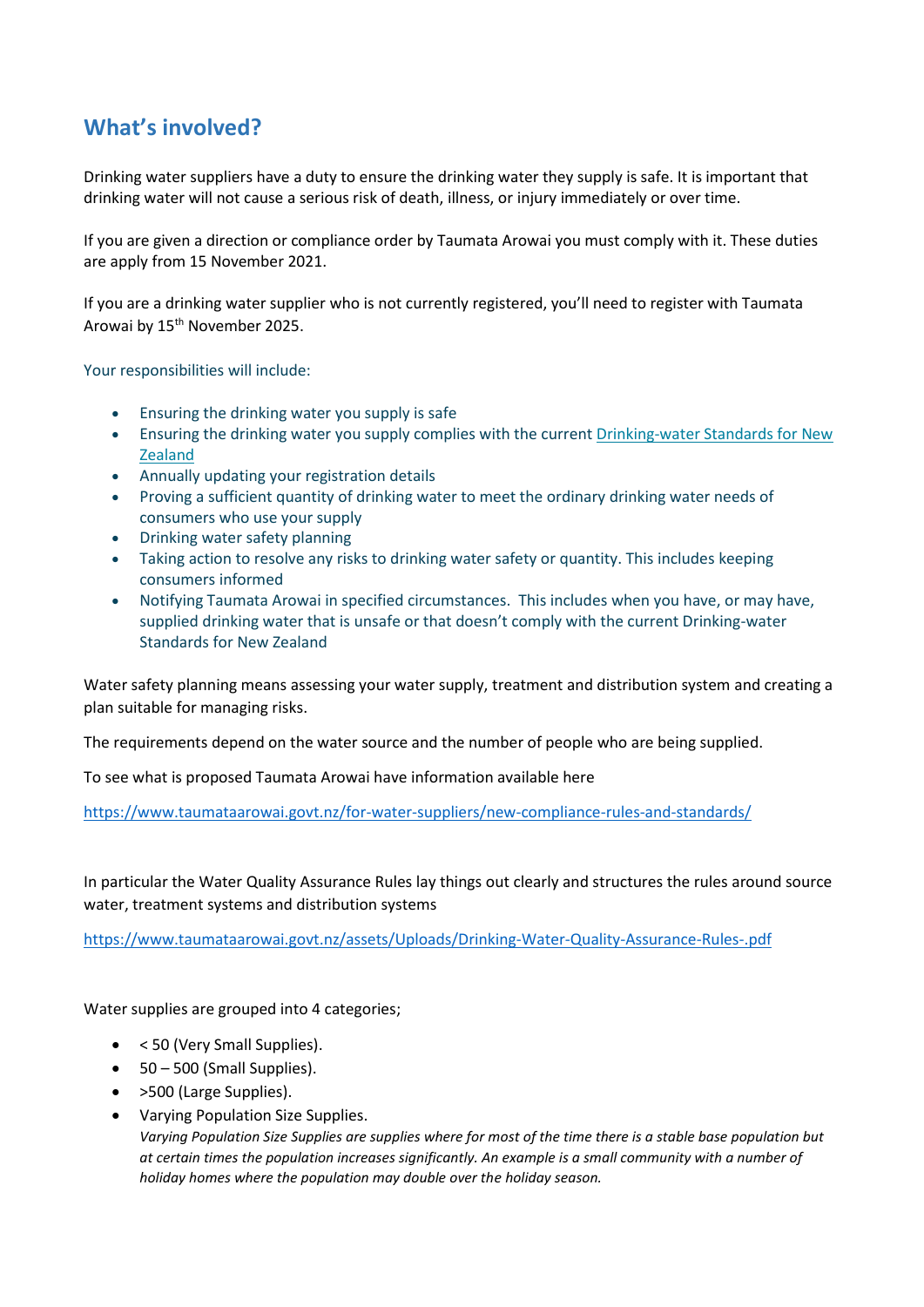Rule categories are introduced and the complexity of the rules is governed by the number of people the water supply is intended for.

## **Rule type codes**

- $\bullet$  G = General rules
- $\bullet$  S = Source water rules
- $\bullet$  T = Treatment rules
- $\bullet$  D = Distribution rules
- WC = Water Carrier Service Rules
- PTE = Planned Temporary Event /Drinking Water Supplies Rules

## **Rules complexity levels**

- $(1)$  = simple
- (2) = moderate
- $(3) = complex$

#### Supply categories and rules that apply to them

| 1. On-demand                                                | <b>Rule modules that</b><br>compliance is demonstrated<br>against |
|-------------------------------------------------------------|-------------------------------------------------------------------|
| a) Very Small Supplies (<50)                                | $G + S1 + T1 + D1$                                                |
| b) Small Supplies (50-500)                                  | $G + S2 + T2 + D2$                                                |
| c) Large Supplies (>500)                                    | $G + S3 + T3 + D3$                                                |
| d) Varying Population Size                                  | $G + S2 + T2 + D2^3$                                              |
| 2. Trickle Feed Water Supplies                              |                                                                   |
| Any population size                                         | $G + S2 + T2 + D2$                                                |
| 3. Self-supplied Building Drinking Water Supplies           |                                                                   |
| a) $<50$                                                    | $G + S1 + T1$                                                     |
| b) $>50$                                                    | $G + S2 + T2$                                                     |
| <b>4. Water Carrier Services</b>                            |                                                                   |
| Any population size                                         | $G + WC$                                                          |
| 5. Planned Temporary Event Drinking Water Supplies          |                                                                   |
| Any population size                                         | $G + PTE4$                                                        |
| 6. Community Drinking Water Stations/Water Carrier Supplies |                                                                   |
| Any population size                                         | $G + S25 + T2$                                                    |